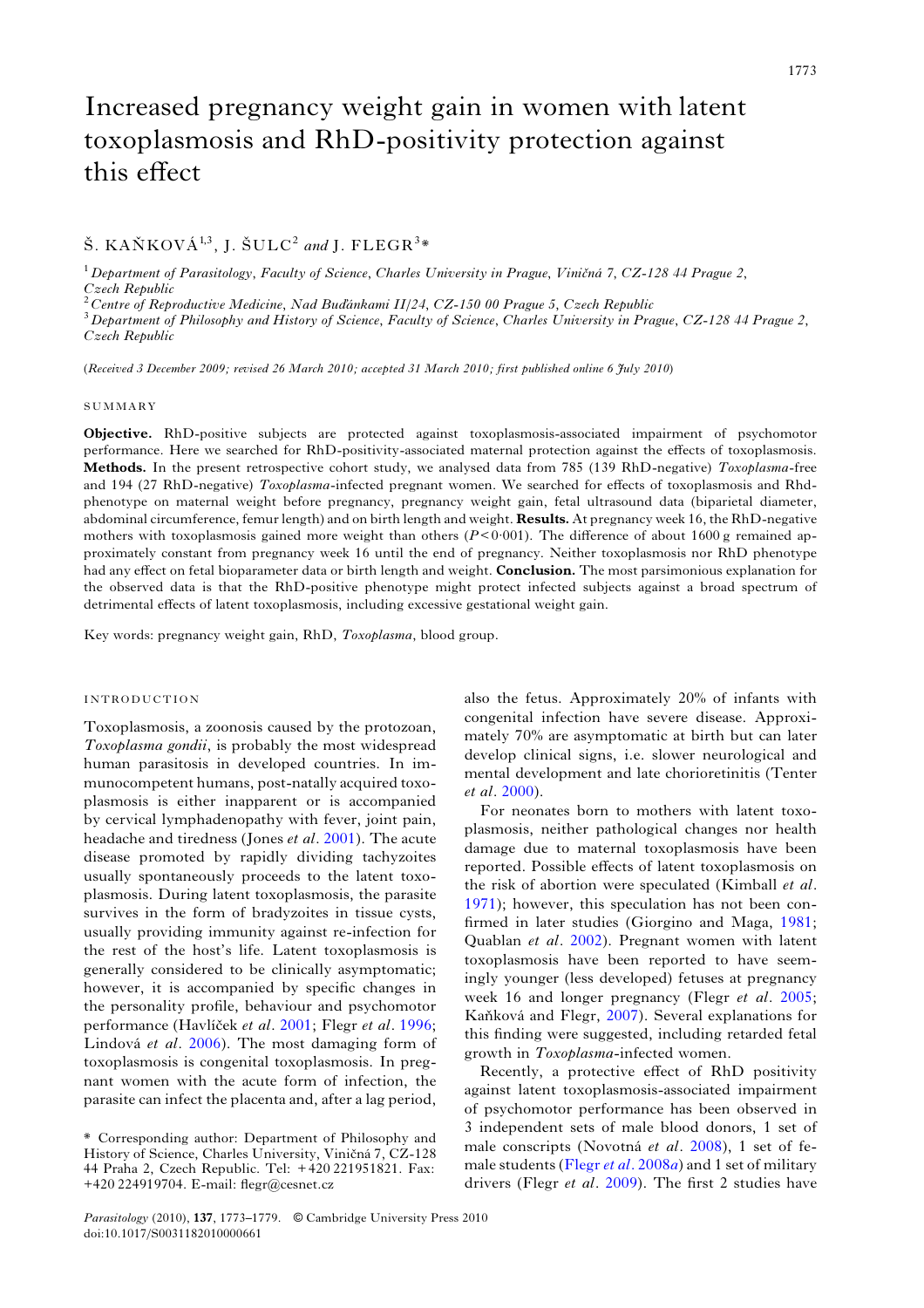shown that RhD-positive subjects, especially the heterozygotes, are protected against toxoplasmosisassociated prolongation of reaction times and the third study has shown that RhD-positive drivers are protected against toxoplasmosis-associated increase of risk of traffic accident. The RhD protein, a product of the RHD gene, is a major component of the Rh blood group system and carries the strongest blood group immunogen, the D antigen. The structure homology data suggest that the RhD protein acts as an ion pump of uncertain specificity and unknown physiological role. This antigen is absent in a significant minority of the human population (RhD negatives) due to the RHD deletion.

Until now, only the protective effects of RhD-positivity against psychomotor deterioration (Novotná et al. [2008](#page-6-0); Flegr et al. [2008](#page-6-0)a, and personality changes and ageing (Flegr et al. [2010](#page-6-0))) have been studied. It is not known whether RhDpositive subjects are also protected against other effects of toxoplasmosis on human behaviour (Lindová et al. 2006, 2010), level of testosterone (Flegr [et al.](#page-5-0) 2008b), sex ratio (Kaňková [et al.](#page-6-0)  $2007a, b$  $2007a, b$ ) and embryonic development (Flegr et al. [2005](#page-5-0); Kaňková and Flegr, [2007](#page-6-0)) or length of pregnancy (Kaňková and Flegr, [2007](#page-6-0)). In the present study, we searched for differences in the response of RhD-positive and RhD-negative mothers to latent Toxoplasma infection, namely a maternal weight before pregnancy, an increase of pregnancy weight gain, fetal bioparameters, birth length and birth weight of newborns, by analysing clinical records of 1053 pregnancies.

### MATERIALS AND METHODS

### Subjects

The experimental set consisted of clients of 2 clinics (Reproductive Medicine Centres in Prague 5 and Prague 8). The experimental design was a cohort study. With the help of the personnel from these clinics, anonymous data were collected on the progress of 1053 pregnancies. The original data set included records of all clients tested for toxoplasmosis from 1996–2004 who were Czech citizens and resided in Prague. Women were tested for toxoplasmosis at about pregnancy week 16. The presence of antibodies against Toxoplasma was diagnosed with the indirect immunofluorescence test at dilutions between 1:8 and 1:1024. The samples with specific fluorescence visible at a 1:16 or higher dilution were considered as Toxoplasma-infected. Clinical records comprised maternal anti-Toxoplasma antibody titres, maternal age, number of previous deliveries, number of previous abortions, maternal weight before the pregnancy and at pregnancy weeks 16, 20, 30 and about 36, Rh factor, newborn's sex and birth weight and length, date of the last menstrual period,

pregnancy length estimated based on the first ultrasound (mostly between pregnancy weeks 8 and 12), and fetal ultrasound data (biparietal diameter, abdominal circumference, femur length) obtained approximately at pregnancy weeks 20 and 30.

The study was approved by the Institutional Review Board of the Charles University, Faculty of Sciences and complied with the current laws of the Czech Republic.

## Statistical analysis

The SPSS 16.0 was used for all statistical testing including General Linear Model (GLM) tests (the more robust analogy of ANOVA and ANCOVA test) and testing of statistical assumptions (normality of data and normality of residuals using Shapiro-Wilks tests and residual graphs, homogeneity of variances using Levene's test for homogeneity of variances). The significance was shown as two-tailed  $p$  and strength of effects was shown as two-tailed p and  $\eta^2$ (analogy of  $R^2$  of ANOVA, reflecting part of total variability of a dependent variable that can be explained by a particular factor). Maternal weight before pregnancy had a non-normal distribution, and therefore we log-transformed the data prior to analysis. Other statistical tests were performed with raw, non-transformed data; however, there was practically no difference between the results obtained with and without log transformation of the maternal weight gain data.

### RESULTS

The mean maternal age was 30 years (range 19–44 years). The data set included 642, 342, 58, 10 and 1 records of the first, second, third, fourth and fifth pregnancy, respectively. Thirty-six women gave birth to twins whose data were excluded from the data set. Women with incomplete clinical records (e.g. without results of some clinical tests) were excluded from particular statistical tests. Our final set consisted of 979 mothers. Among 785 (80·2%) Toxoplasma-free mothers, 139 (17·7%) were RhD negative and among 194 (19·2%) Toxoplasmainfected mothers, 27 (13·9%) were RhD negative. The mean maternal weight before pregnancy was 61·86 kg and mean maternal weight gains were  $2.63 \text{ kg}$ ,  $4.66 \text{ kg}$ ,  $9.92 \text{ kg}$ , and  $13.73 \text{ kg}$  at pregnancy weeks 16, 20, 30 and 36, respectively.

We analysed the influence of toxoplasmosis and RhD on maternal weight before pregnancy. Toxoplasma-infected mothers had higher mean weight than Toxoplasma-free mothers (63·56 kg and 61·48 kg, respectively). The difference was significant in a simple general linear model with toxoplasmosis (toxo) and maternal age as independent variables ( $P= 0.023$ ,  $\eta^2 = 0.005$ ); however, the analysis with RhD, toxo and maternal age as independent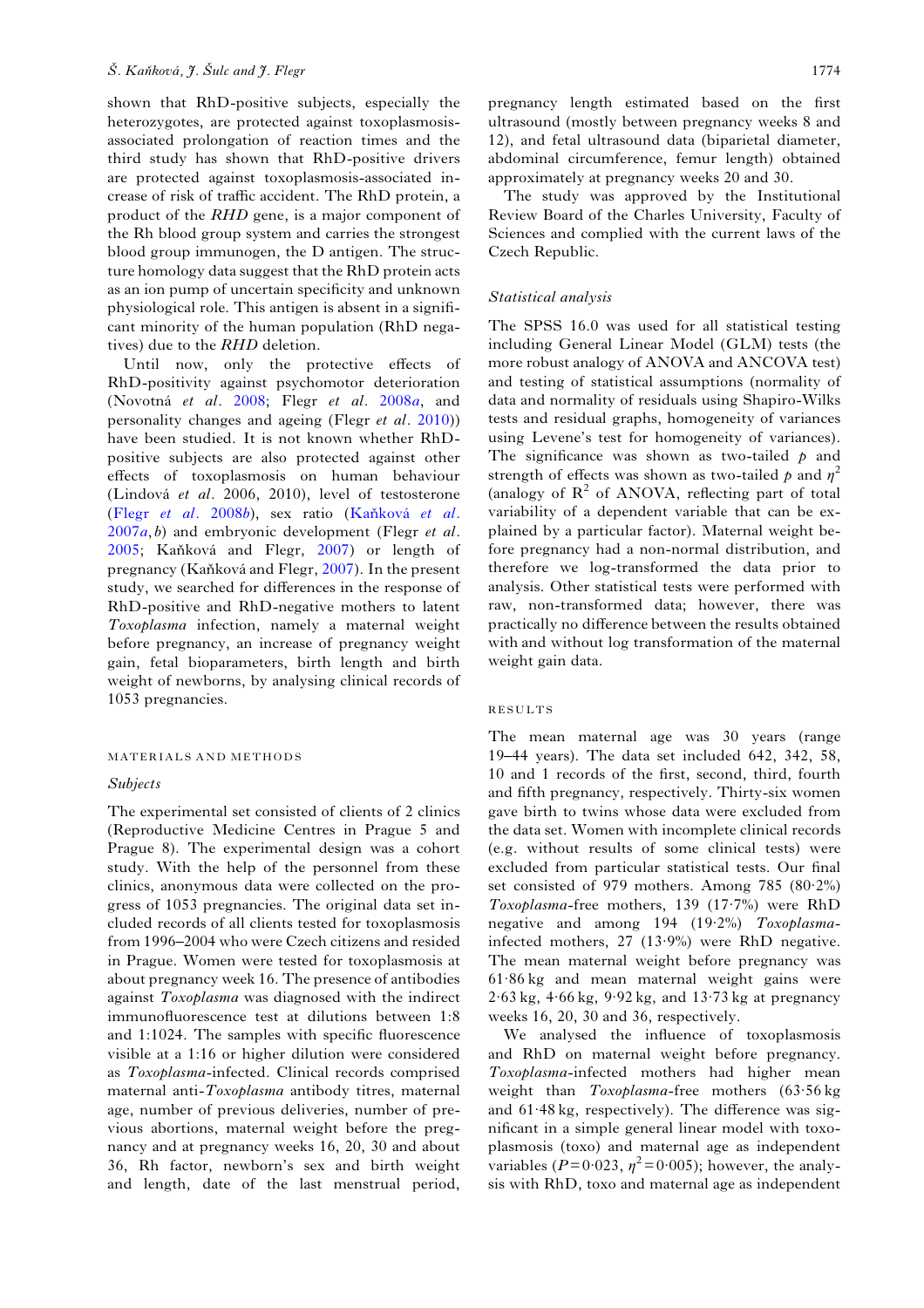

Fig. 1. Differences in maternal weight before pregnancy between Toxoplasma-infected and Toxoplasma-free and RhD-negative and RhD-positive women. The y-axis shows the mean weight (in kg) in Toxoplasma-free (left part of each panel), Toxoplasma-infected (right part of each panel), RhD-negative (left panel) and RhD-positive (right panel) women. The boxes and spreads show standard errors and standard deviations, respectively.

variables showed no effect of toxo  $(P= 0.114,$  $\eta^2$ = 0·002). Similarly, the effect of neither RhD  $(P= 0.313, \eta^2 = 0.001)$  nor toxo-RhD interaction (P= 0.886,  $\eta^2$  < 0.001) on maternal weight before pregnancy was significant (Fig. 1). The continuous predictor maternal age has significantly positive influence on maternal age both in the model with the RhD variable ( $P=0.001$ ,  $\eta^2=0.011$ ) and the simple model without the RhD variable ( $P=0.001$ ,  $\eta^2=0.011$ ).

The influence of toxo-RhD interaction on maternal weight gain at pregnancy weeks approximately 16, 20 and 30 was evaluated by the GLM in sets of 900, 933 and 936 mothers, respectively. The models contained the independent binary variables toxo, sex of newborn child and RhD and continuous variables maternal age, maternal weight before pregnancy and presumptive pregnancy length (age of the fetus in days). The sex of the newborn child and maternal weight before pregnancy had no effect on maternal weight gain and therefore, these factors were excluded from final testing. The effect of toxo was significant in pregnancy weeks 16 ( $P=0.006$ ,  $n^2=$ 0.009) and 20 ( $P = 0.049$ ,  $\eta^2 = 0.004$ ) and nearly significant in pregnancy week 30 ( $P=0.073$ ,  $\eta^2=$ 0·003). The effect of RhD was significant in pregnancy week 16 ( $P = 0.001$ ,  $\eta^2 = 0.012$ ) but was not significant in pregnancy weeks 20 ( $P=0.127$ ,  $\eta^2=$ 0.003) and 30 ( $P=0.333$ ,  $\eta^2=0.001$ ). The effect of toxo-RhD interaction was significant in pregnancy weeks 16 ( $P < 0.001$ ,  $\eta^2 = 0.019$ ), 20 ( $P = 0.010$ ,  $\eta^2 =$ 0.007) and 30 ( $P = 0.049$ ,  $\eta^2 = 0.004$ ). The continuous predictor maternal age was significant in pregnancy

weeks 16 and 20 ( $P < 0.001$ ,  $\eta^2 = 0.017$  and  $P < 0.001$ ,  $\eta^2$ = 0·014, respectively) and was nearly significant in pregnancy week 30 ( $P = 0.068$ ,  $\eta^2 = 0.004$ ).

The exact pregnancy length was not estimated with ultrasonography at the last examination at around pregnancy week 36. Therefore, the influence of toxo-RhD interaction on maternal weight gain in pregnancy week 36 in the set of 958 mothers was analysed by GLM in the model with the binary variables toxo and RhD and continuous variable maternal age. The effect of toxo was significant ( $P=0.037$ ,  $\eta^2=0.005$ ) while the effect of RhD was not significant ( $P= 0.321$ ,  $\eta^2$ = 0·001) but the effect of toxo-RhD interaction was significant again ( $P= 0.016$ ,  $\eta^2 = 0.006$ ). The effect of the continuous predictor maternal age was not significant ( $P= 0.657$ ,  $\eta^2 < 0.001$ ). At all 4 timepoints, i.e. in pregnancy weeks 16, 20, 30 and about 36, maternal weight gain was the highest in Toxoplasma-infected and RhD-negative mothers and this effect was always significant. The difference of about 1600 g observed in pregnancy week 16 (4·12 kg in 25 RhD-negative, Toxoplasma-infected vs. 2·44 kg in 127 RhD-negative, Toxoplasma-free, 2·65 kg in 590 RhD-positive, Toxoplasma-free and 2·35 kg in 158 RhD-positive, Toxoplasma-infected mothers) remained approximately constant until the end of pregnancy [\(Fig. 2](#page-3-0)).

The effect of toxoplasmosis on maternal weight gain was analysed separately for RhD-negative and RhD-positive women. The effect of toxo on maternal weight gain in pregnancy weeks 16, 20, 30 and 36 was significant in RhD-negative mothers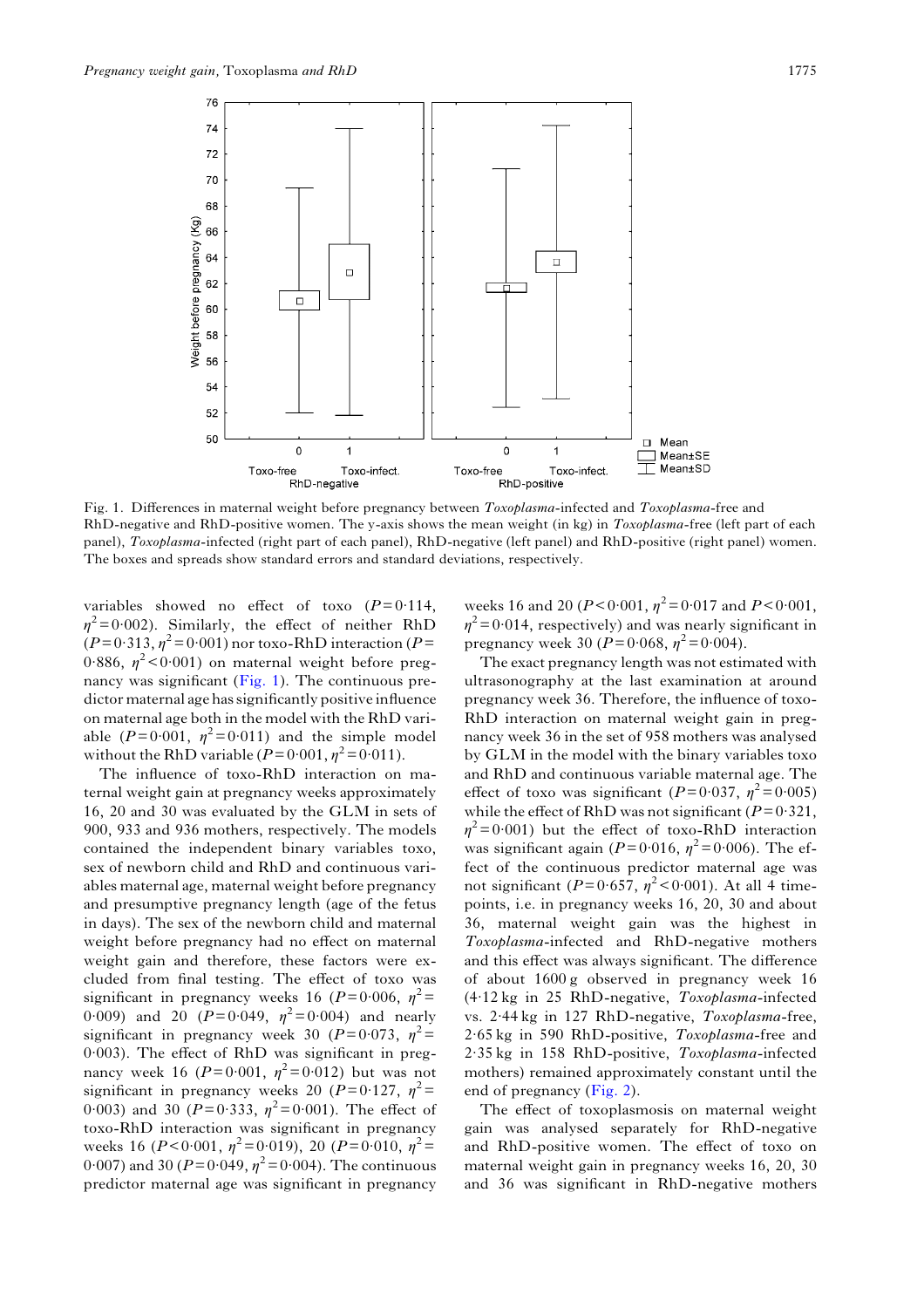<span id="page-3-0"></span>

Fig. 2. The effect of toxo-RhD interaction on maternal weight gain in pregnancy weeks 16, 20, 30 and 36. The y-axis shows the mean weight gain (in kg) in Toxoplasma-free (left part of each panel), Toxoplasma-infected (right part of each panel), RhD-negative (black circles) and RhD-positive (empty circles) women. The spreads indicate the 95% confidence intervals.

(week 16:  $P=0.001$ ,  $\eta^2=0.073$ ; week 20:  $P=0.012$ ,  $\eta^2$ = 0·040; week 30: P= 0·027,  $\eta^2$ = 0·031; week 36:  $P= 0.009$ ,  $\eta^2 = 0.041$ ) but was not significant in RhDpositive mothers (week 16:  $P=0.083$ ,  $\eta^2=0.004$ ; week 20:  $P=0.420$ ,  $\eta^2=0.001$ ; week 30:  $P=0.826$ ,  $\eta^2$  < 0.001; week 36: P = 0.654,  $\eta^2$  < 0.001). The effect of maternal age on maternal weight gain was observed in both RhD-negative women (week 16:  $P=$ 0.011,  $\eta^2 = 0.043$ ; week 20:  $P = 0.096$ ,  $\eta^2 = 0.018$ ; week 30:  $P = 0.484$ ,  $\eta^2 = 0.003$ ; week 36:  $P = 0.558$ ,  $\eta^2$ =0·002) and RhD-positive women (week 16: P= 0.003,  $\eta^2 = 0.012$ ; week 20:  $P = 0.001$ ,  $\eta^2 = 0.014$ ; week 30:  $P=0.091$ ,  $\eta^2=0.004$ ; week 36:  $P=0.496$ ,  $n^2$  = 0·001).

As toxoplasmosis is known to influence the secondary sex ratio (Kaňková [et al.](#page-6-0)  $2007a, b$  $2007a, b$ ) and the effect of toxo-RhD interaction on maternal weight gain could be just a side-effect of different developmental rates of male and female fetuses, we analysed the maternal weight gain separately for mothers who gave birth to male and female newborns. The effect of toxo-RhD interaction on maternal weight gain was significant in pregnancy week  $16 (P < 0.001$ ,  $\eta^2$ = 0·026), nearly significant in pregnancy weeks 20  $(P=0.075, \eta^2=0.006)$  and 36  $(P=0.082, \eta^2=0.006)$ but was not significant in pregnancy week 30 ( $P=$ 0.182,  $\eta^2 = 0.003$  in mothers of male newborns. In mothers of female newborns, the effect of toxo-RhD interaction on maternal weight gain was significant in pregnancy week 16 ( $P=0.040$ ,  $\eta^2=0.011$ ), nearly significant in pregnancy week 20 ( $P=0.067$ ,  $\eta^2$ = 0·008) but was not significant in pregnancy

weeks 30 ( $P = 0.121$ ,  $\eta^2 = 0.006$ ) and 36 ( $P = 0.100$ ,  $n^2$  = 0·007).

To investigate whether toxoplasmosis also influences fetal growth, we analysed the effect of toxo-RhD interaction on fetal bioparameters measured by ultrasound at pregnancy weeks 20 and 30. Two continuous variables maternal age and pregnancy length estimated from the date of the last menstrual period were included into the models (and appeared significant in all models). As the sex of newborns is known to influence the fetal bioparameters, birth weight and birth length, we analysed this model with a third fixed factor, sex of newborn. Toxo-RhD interaction had no effect on fetal bioparameters at pregnancy weeks 20 and 30 in the whole study set ([Table 1](#page-4-0)). Similarly, toxo, RhD and toxo-RhD interaction had no effect on birth length and birth weight, results not shown.

### DISCUSSION

The present study showed that RhD-negative women with latent toxoplasmosis gained more weight during pregnancy than RhD-negative, Toxoplasma-free women or RhD-positive women. The difference was greatest in early pregnancy. In week 16, the mean maternal weight gain in 25 Rh-negative Toxoplasmainfected women was  $4.12$  kg compared to  $2.50$  kg in the other study groups. We also confirmed the earlier observation that Toxoplasma-infected women had higher weight before pregnancy than Toxoplasmafree women.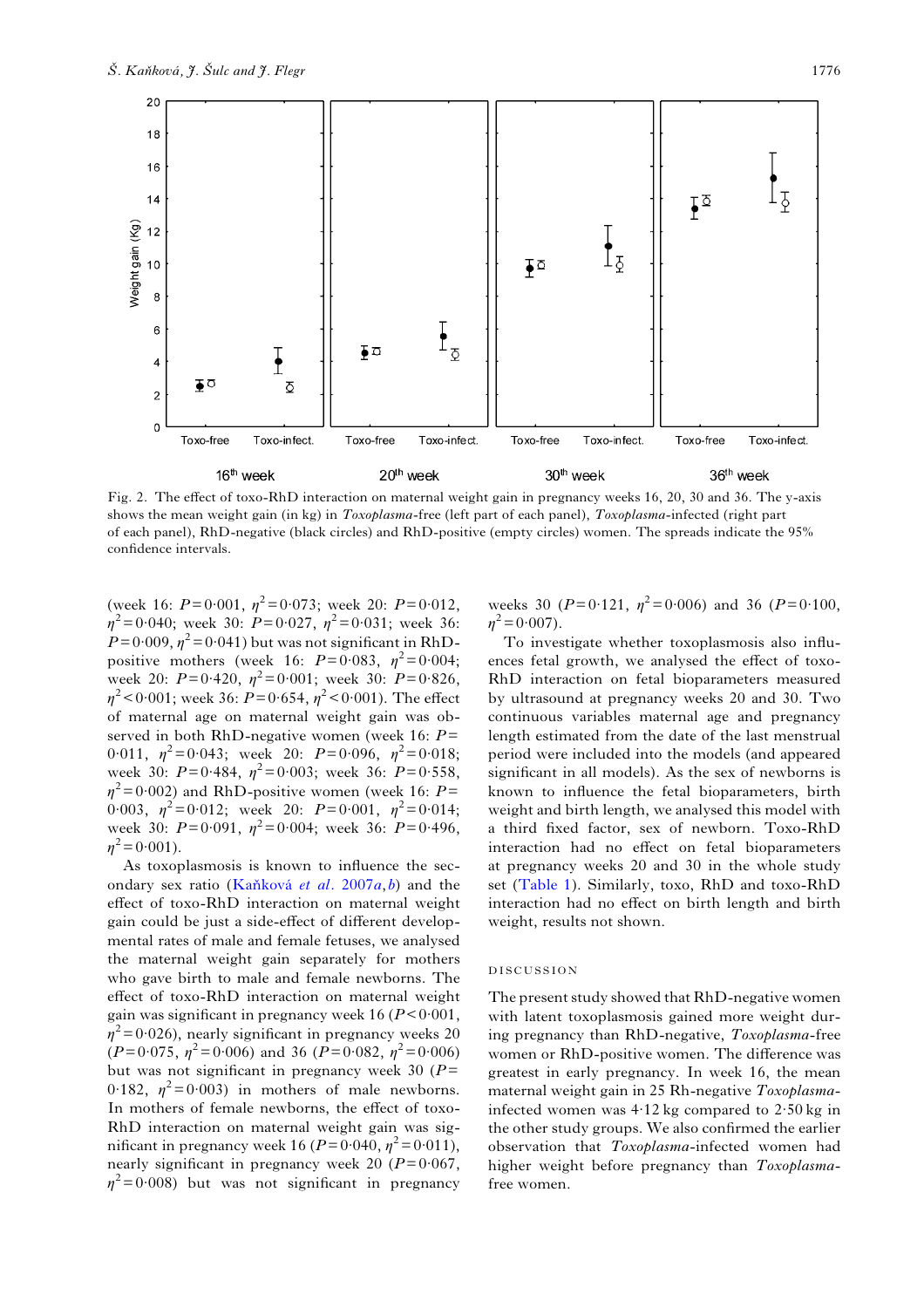<span id="page-4-0"></span>

| (Fetal parameters are shown in millimetres. The results of statistical tests (F and P) were obtained for the models with |
|--------------------------------------------------------------------------------------------------------------------------|
| toxoplasmosis and RhD as the independent variables and maternal age and pregnancy length based on ultrasonography as     |
| continuous predictors. BPD, biparietal diameter; AC, abdominal circumference; FL, femur length.)                         |

|                              |                                                                   | Week 20    |         |         | Week 30    |         |         |
|------------------------------|-------------------------------------------------------------------|------------|---------|---------|------------|---------|---------|
|                              |                                                                   | <b>BPD</b> | AC      | FL      | <b>BPD</b> | AC      | FL      |
| $\boldsymbol{N}$             |                                                                   | 943        | 917     | 943     | 933        | 908     | 930     |
| Toxo                         | $\mathbf F$                                                       | 0.67       | 0.80    | 0.14    | 0.06       | 0.19    | 0.30    |
|                              | $\frac{P}{\eta^2}$                                                | 0.410      | 0.371   | 0.706   | 0.796      | 0.657   | 0.583   |
|                              |                                                                   | 0.001      | 0.001   | < 0.001 | < 0.001    | < 0.001 | < 0.001 |
| RhD                          | $\mathbf F$                                                       | 2.08       | 1.08    | 2.11    | 0.03       | 0.34    | 0.81    |
|                              |                                                                   | 0.149      | 0.368   | 0.146   | 0.863      | 0.557   | 0.368   |
|                              | $\frac{P}{\eta^2}$                                                | 0.002      | 0.001   | 0.002   | < 0.001    | < 0.001 | 0.001   |
| ${\rm Sex}$                  | $\mathbf F$                                                       | 2.99       | 2.55    | 1.23    | 2.11       | 3.96    | 0.008   |
|                              |                                                                   | 0.084      | 0.110   | 0.268   | 0.146      | 0.047   | 0.928   |
|                              | $\frac{P}{\eta^2}$                                                | 0.003      | 0.003   | 0.001   | 0.002      | 0.004   | < 0.001 |
| $Toxo \times RhD$            |                                                                   | 0.47       | 0.003   | 3.76    | 0.001      | 0.10    | 0.03    |
|                              |                                                                   | 0.493      | 0.954   | 0.053   | 0.972      | 0.743   | 0.843   |
|                              | $\begin{array}{c} \mathbf{F} \\ \mathbf{P} \\ \eta^2 \end{array}$ | 0.001      | < 0.001 | 0.004   | < 0.001    | < 0.001 | < 0.001 |
| $Toxo \times Sex$            | $\mathbf F$                                                       | 0.20       | 0.85    | 0.52    | 0.59       | 0.24    | 1.55    |
|                              |                                                                   | 0.647      | 0.355   | 0.470   | 0.441      | 0.621   | 0.213   |
|                              | $\frac{P}{\eta^2}$                                                | < 0.001    | 0.001   | 0.001   | 0.001      | < 0.001 | 0.002   |
| $RhD \times Sex$             | $\mathbf F$                                                       | 1.23       | 0.12    | 0.05    | 0.78       | 0.009   | 1.30    |
|                              |                                                                   | 0.268      | 0.725   | 0.821   | 0.376      | 0.926   | 0.253   |
|                              | $\frac{P}{\eta^2}$                                                | 0.001      | < 0.001 | < 0.001 | 0.001      | < 0.001 | 0.001   |
| $Toxo \times RhD \times Sex$ | $\rm F$                                                           | 0.11       | 0.37    | 0.20    | 0.84       | 0.05    | 2.76    |
|                              | $\overline{P}$                                                    | 0.736      | 0.543   | 0.651   | 0.358      | 0.821   | 0.096   |
|                              | $\eta^2$                                                          | < 0.001    | < 0.001 | < 0.001 | 0.001      | < 0.001 | 0.003   |

The difference in maternal weight gain was not a side effect of higher sex ratio in Toxoplasma-infected mothers or differences in male and female fetal growth, as the same difference was observed in analyses performed separately for women with male and female children. Toxoplasmosis (and RhD) had no detectable effect on fetal growth or birth length and birth weight. Therefore, the higher pregnancy weight gain in Toxoplasma-infected RhD-negative mothers was probably due to higher weight of maternal tissues or higher volume of anmniotic fluid and placental tissues. To answer this important question, further data on maternal post-delivery weight would be needed.

Toxoplasma-free and Toxoplasma-infected women differ in several personality traits including Cattell's superego strength. Therefore, they could also differ systematically in time and regularity of visiting their gynecologist during pregnancy. This could systematically influence the observed pregnancy weight gain. To minimize this source of systematic error, we

included length of pregnancy at the pre-natal visit into our statistical models. Theoretically, the length of pregnancy estimated from the first fetal ultrasound (performed usually at pregnancy weeks 8–12) could be systematically underestimated in Toxoplasmainfected womenwho showalowerembryonic developmental rate than Toxoplasma-free mothers (Kaňková and Flegr, [2007](#page-6-0)). Therefore, we also analysed the models either without the covariate length of pregnancy or with the length of pregnancy estimated from the date of the last menstrual period. All 3 categories of models provided approximately the same results (results not shown), which indicated that possibly underestimated length of pregnancy in Toxoplasmainfected women was not responsible for observed phenomena.

We confirmed the earlier observation of Abrams et al. [\(1995](#page-5-0)) that pregnancy weight gain is positively related to maternal age. Our data showed that both RhD-negative and RhD-positive women accounted for this phenomenon. This suggests that RhD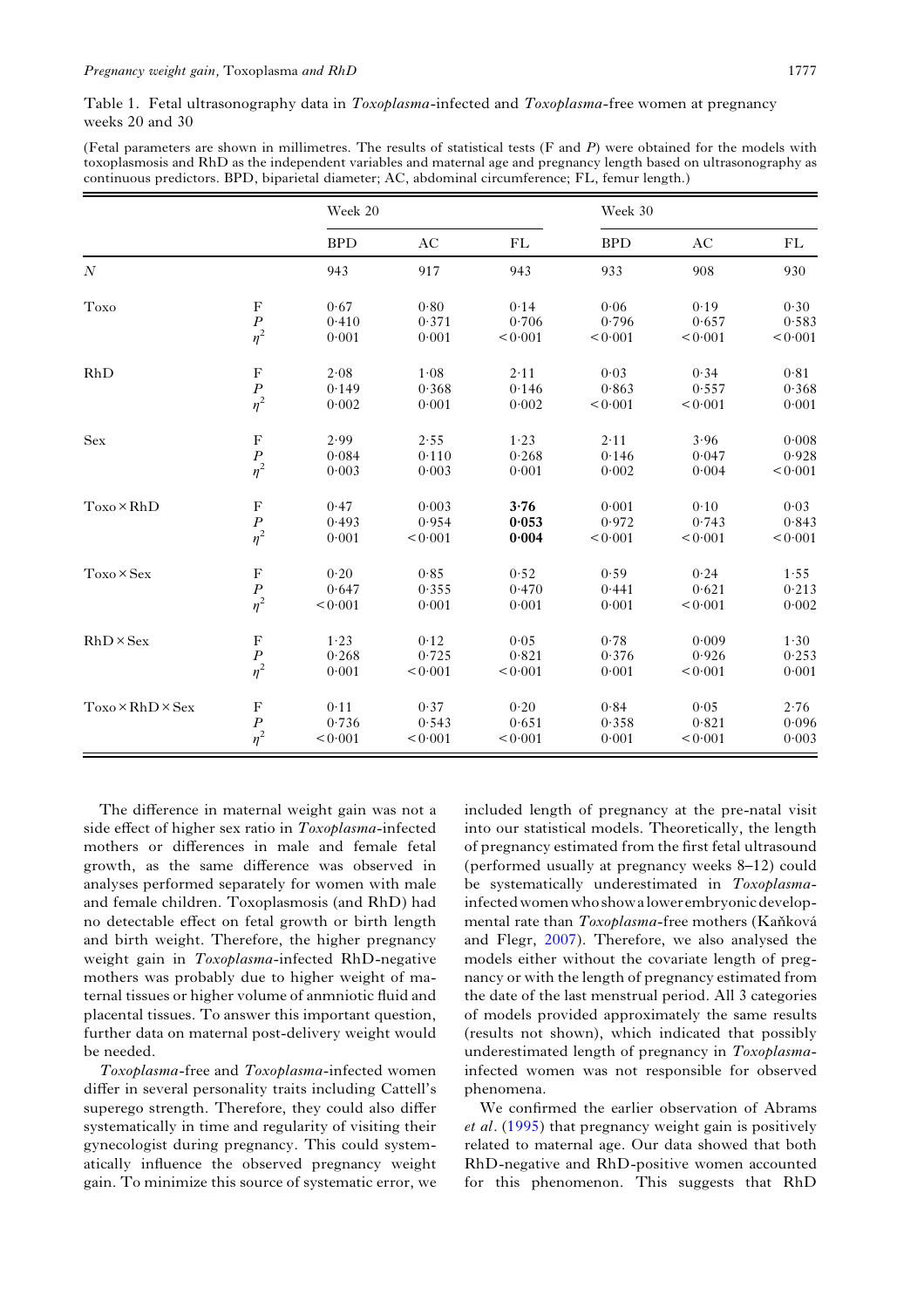<span id="page-5-0"></span>positivity probably protects against the effect of toxoplasmosis but not against the effect of age. It must be remembered, however, that the reported protective effects of RhD-positivity against Toxoplasmainduced decrease of psychomotor performance were only transient in RhD-positive homozygotes (Novotná et al. [2008\)](#page-6-0). While the presence of a population of RhD-positive homozygotes can only partly mask the protective effects of RhD-positivity against latent toxoplasmosis-associated effects, it is probably much more difficult to demonstrate such protective effects of RhD-positivity against age-associated affects on the population containing RhD-positive homozygotes as the old RhD-positive homozygotes are expected to lack any protection.

Monitoring the gestational weight gain is important for epidemiological and public health purposes. This indicator is correlated with infant growth (Abrams and Selvin, 1995) and may be related to maternal outcomes such as reproductive health and chronic disease risk (Strauss and Dietz, [1999\)](#page-6-0). Prospective studies identified gestational weight gain as a predictor of both infant birth weight (Abrams et al. 1995; Scholl et al. [1995;](#page-6-0) Hickey et al. [1996](#page-6-0)) and pre-term delivery (Schieve et al. [2000\)](#page-6-0). Excessive gestational weight gain is associated with increased risk of post-partum weight retention (Scholl et al. [1995](#page-6-0); Olson et al. [2003](#page-6-0)) and increased risk of caesarean section (Johnson et al. [1992](#page-6-0); Scholl et al. [1995](#page-6-0)). Our data showed that RhD-negative women with latent toxoplasmosis gained weight more rapidly during the first trimester of pregnancy. A similar effect has already been found in smokers (Abrams et al. 1995). Gestational weight gain during the first trimester is also positively associated with maternal age and with hypertension (Abrams et al. 1995; Dawes and Grudzinskas, 1991). It can be generalized that excessive weight gain in the first trimester of pregnancy usually implies a negative effect of some internal (genetic or epigenetic) or external (environmental) factor(s).

The major limitation of the present study is the absence of data on RHD genotype of the pregnant women. A published case-control study performed on a large sample of blood donors showed that RhDpositive heterozygotes are resistant to the pathological effect of toxoplasmosis while RhD-positive homozygotes are resistant only temporarily – their psychomotor performance decreases with length of the infection (Novotná et al. [2008\)](#page-6-0). The psychomotor performance of RhD-negative homozygotes decreases immediately after the infection (Novotná et al. [2008\)](#page-6-0). Our population of RhD-positive pregnant women contains both RhD-positive heterozygotes and RhD-positive homozygotes (some of them with a relatively low concentration of anti-Toxoplasma antibodies and therefore relatively old infection). The contamination of the protected population of RhD-positive heterozygotes by an

unknown number of possibly non-protected RhDpositive homozygotes probably decreased the power of our tests and the strength of the observed effects.

Three recent studies (Novotná et al. [2008](#page-6-0); [Flegr](#page-6-0) [et al.](#page-6-0) 2008a, 2009) have reported a protective effect of the RhD-positive phenotype, especially RhD heterozygosity, against the negative effect of latent toxoplasmosis on psychomotor performance of infected subjects. The present results indicate that the RhD-positive phenotype could also protect against a broader spectrum of detrimental effects of latent toxoplasmosis. The physiological role of RhD protein (an ion pump of uncertain specificity present in the red blood cell membrane) is unknown. Similarly, the mechanism of effects of toxoplasmosis on psychomotor performance (Havlíček et al. [2001\)](#page-6-0), length of pregnancy (Kaňková and Flegr, [2007](#page-6-0)) or sex ratio (Kaňková et al.  $2007a, b$  $2007a, b$  $2007a, b$ ) is unclear. Until the role of RhD protein in human physiology and the mechanism of toxoplasmosis-associated changes are elucidated, any speculation about the physiological and molecular mechanisms of the protective effect of RhD-positivity in pregnant Toxoplasma-infected women would be rather premature.

### FINANCIAL SUPPORT

This research was supported by grants 151/2006/B-Bio/ PrF (Grant Agency of Charles University), and 0021620828 (Czech Ministry of Education, Youth and Sport). The study was approved by the IRB of Charles University, and complied with the current laws of the Czech Republic.

#### REFERENCES

- Abrams, B. and Selvin, S. (1995). Maternal weight gain pattern and birth weight. Obstetrics & Gynecology 86, 163–169.
- Abrams, B., Carmichael, M. S. and Selvin, S. (1995). Factors associated with the pattern of maternal weight gain during pregnancy. Obstetrics & Gynecology 86, 170–176.
- Dawes, M. G. and Grudzinskas, J. G. (1991). Patterns of maternal weight gain in pregnancy. International Journal of Obstetrics and Gynaecology 98, 195–201.
- Flegr, J., Hrdá, Š. and Kodym, P. (2005). Influence of latent toxoplasmosis on human health. Folia Parasitologica 52, 199–204.
- Flegr, J. and Hrdý, I. (1994). Influence of chronic toxoplasmosis on some human personality factors. Folia Parasitologica 41, 122–126.
- Flegr, J., Klose, J., Novotna, M., Berenreitterová, M. and Havlíček, J. (2009). Increased incidence of traffic accidents in Toxoplasma-infected military drivers and protective effect RhD molecule revealed by a large-scale prospective cohort study. BMC Infectious Diseases 9, 72. doi:10.1186/1471-2334-9-72
- Flegr, J., Lindova, J. and Kodym, P. (2008b). Sexdependent toxoplasmosis-associated differences in testosterone concentration in humans. Parasitology 135, 427–431.